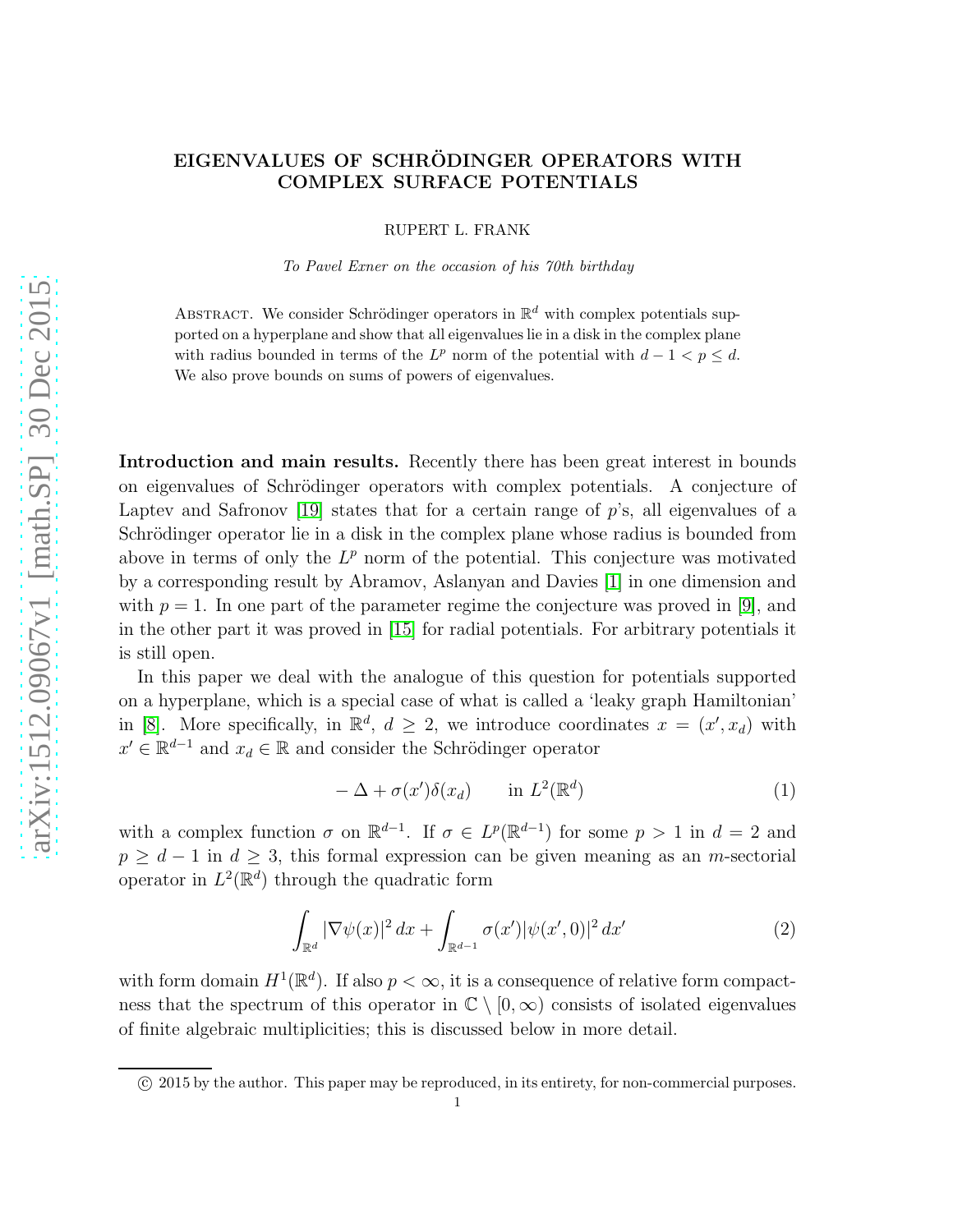For real  $\sigma$ , the variational principle for the lowest eigenvalue and the Sobolev trace theorem imply that any eigenvalue  $E$  satisfies

$$
E \ge -\left(C_{\gamma,d} \int_{\mathbb{R}^{d-1}} \sigma(x')_{-}^{2\gamma+d-1} dx'\right)^{1/\gamma}
$$

for all  $\gamma > 0$  with a constant  $C_{\gamma,d}$  independent of  $\sigma$ .

Our main result is an analogue of this bound for complex  $\sigma$ .

<span id="page-1-1"></span>**Theorem 1.** Let  $d \geq 2$  and  $0 < \gamma \leq 1/2$ . There is a constant  $D_{\gamma,d}$  such that for any complex  $\sigma \in L^{2\gamma+d-1}(\mathbb{R}^{d-1})$  and any eigenvalue  $E \in \mathbb{C}$  of  $-\Delta + \sigma(x')\delta(x_d)$  in  $L^2(\mathbb{R}^d)$ ,

$$
|E|^{\gamma} \le D_{\gamma,d} \int_{\mathbb{R}^{d-1}} |\sigma(x')|^{2\gamma+d-1} dx'.
$$

When  $\gamma > 1/2$  we cannot show that eigenvalues are bounded, but we can show that, if  $(E_i)$  is a sequence of eigenvalues with  $\text{Re } E_i \to \infty$ , then  $\text{Im } E_i \to 0$ . The following theorem gives a quantitative version of this. We use the notation

<span id="page-1-4"></span>
$$
\delta(z) := \text{dist}(z, \mathbb{C} \setminus [0, \infty)) = \begin{cases} |z| & \text{if } \text{Re } z \le 0, \\ |\text{Im } z| & \text{if } \text{Re } z > 0. \end{cases}
$$
 (3)

.

<span id="page-1-2"></span>**Theorem 2.** Let  $d \geq 2$  and  $\gamma > 1/2$ . There is a constant  $D_{\gamma,d}$  such that for any complex  $\sigma \in L^{2\gamma+d-1}(\mathbb{R}^{d-1})$  and any eigenvalue  $E \in \mathbb{C}$  of  $-\Delta + \sigma(x')\delta(x_d)$  in  $L^2(\mathbb{R}^d)$ ,

$$
|E|^{1/2} \delta(E)^{(2\gamma - 1)/2} \le D_{\gamma,d} \int_{\mathbb{R}^{d-1}} |\sigma(x')|^{2\gamma + d - 1} dx'
$$

In dimensions  $d \geq 3$  we also obtain a criterion for the absence of eigenvalues.

<span id="page-1-3"></span>**Theorem 3.** Let  $d \geq 3$ . There is a constant  $D_{0,d}$  such that for any complex  $\sigma \in$  $L^{d-1}(\mathbb{R}^{d-1}), \; i f$ 

$$
\int_{\mathbb{R}^{d-1}} |\sigma(x')|^{d-1} dx' < D_{0,d}^{-1},
$$

then  $-\Delta + \sigma(x')\delta(x_d)$  in  $L^2(\mathbb{R}^d)$  has no eigenvalue.

These three theorems are the analogues of the results in  $[9, 10]$  $[9, 10]$  for Schrödinger operators with usual potentials and our proof will follow the strategy in those papers (which, in turn, was motivated by [\[1\]](#page-10-1)).

Our final result concerns bounds on sums of powers of eigenvalues of  $-\Delta + \sigma(x')\delta(x_d)$ , which are analogues of the Lieb–Thirring inequalities [\[20\]](#page-10-6). Such bounds were shown in [\[11\]](#page-10-7) for real  $\sigma$  and, using the technique from [\[12\]](#page-10-8), extended to complex  $\sigma$  provided one only considers eigenvalues outside of a cone around the positive real axis. The following theorem is useful for eigenvalues close to the positive real axis.

<span id="page-1-0"></span>**Theorem 4.** Let  $0 < \gamma < 1/2$  if  $d = 2$  and  $0 < \gamma \leq 1/2$  if  $d \geq 3$ . Let  $\tau = 0$  if  $\gamma < (d-1)/(4d-6)$  and  $\tau > ((4d-6)\gamma - (d-1))/(d-1-2\gamma)$  if  $\gamma \ge (d-1)/(4d-6)$ . Then there is a constant  $L_{\gamma,d,\tau}$  such that, for any complex  $\sigma \in L^{2\gamma+d-1}(\mathbb{R}^{d-1})$ , the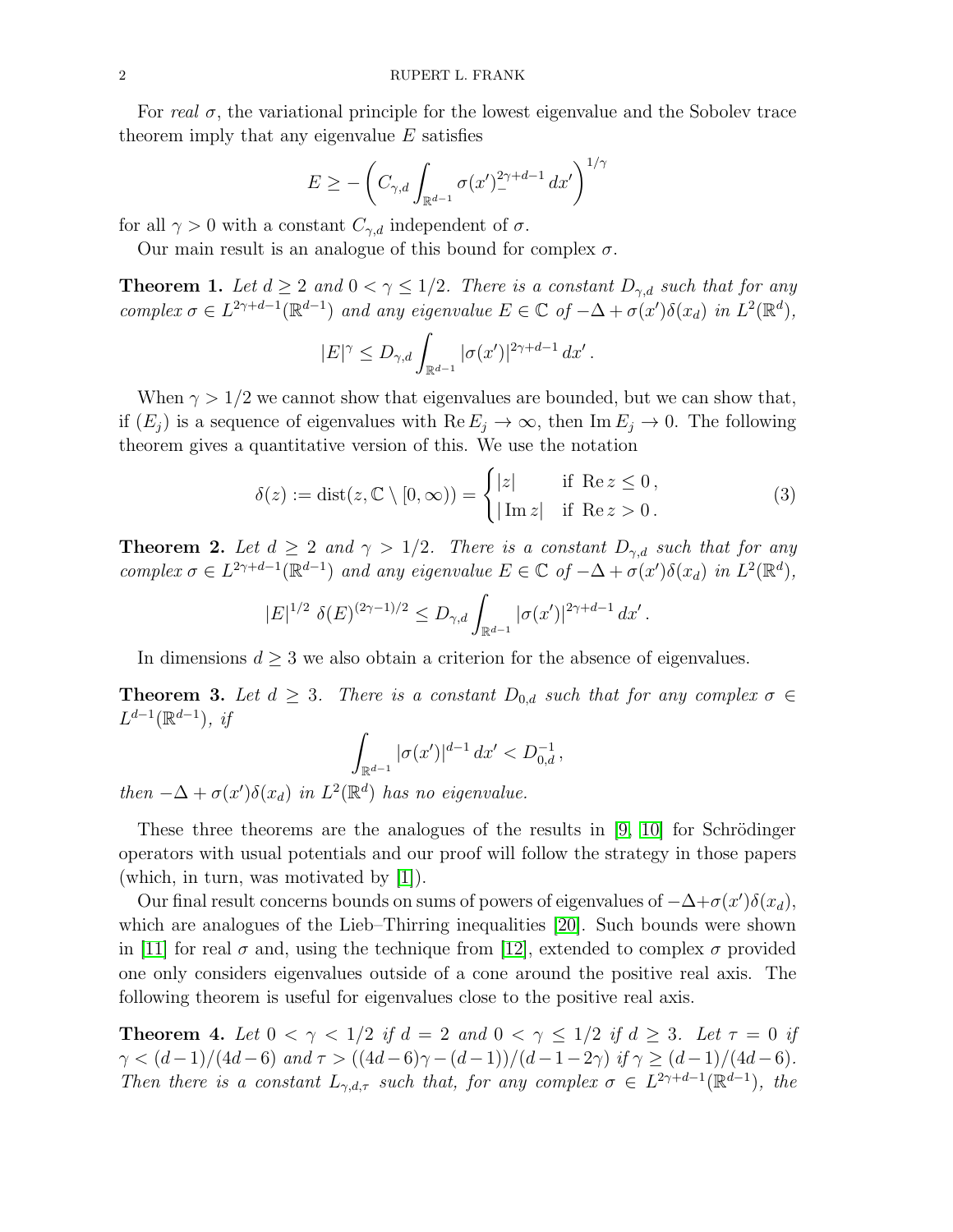eigenvalues  $(E_j)$  of  $-\Delta + \sigma(x')\delta(x_d)$  in  $L^2(\mathbb{R}^d)$ , repeated according to their algebraic multiplicity, satisfy

$$
\left(\sum_j \delta(E_j)|E_j|^{-(1-\tau)/2}\right)^{2\gamma/(1+\tau)} \leq L_{\gamma,d,\tau} \int_{\mathbb{R}^{d-1}} |\sigma(x')|^{2\gamma+d-1} dx'.
$$

This is the analogue of a result from [\[13\]](#page-10-9) for Schrödinger operators with usual potentials. The method from [\[10\]](#page-10-5) can probably be used to derive bounds for  $\gamma > 1/2$ , but to keep the exposition brief we do not pursue this here.

Our proof of Theorem [4](#page-1-0) identifies, in the spirit of [\[5,](#page-10-10) [3,](#page-10-11) [6,](#page-10-12) [7,](#page-10-13) [13,](#page-10-9) [10\]](#page-10-5), the eigenvalues of [\(1\)](#page-0-0) with zeroes of an analytic function. As explained in detail in [\[10\]](#page-10-5), a result on zeroes of analytic functions [\[3\]](#page-10-11) plus inequalities on regularized determinants reduce the proof to resolvent bounds in trace ideals. These latter bounds are the content of Proposition [12](#page-7-0) and constitute the technical main result of this paper.

In conclusion we mention that there are two further methods which yield inequalities for sums of powers of eigenvalues. One method from [\[6\]](#page-10-12) relies on averaging the bounds from [\[11\]](#page-10-7) with respect to the opening angle of the cone. Another method from [\[17\]](#page-10-14) is based on an extension of an inequality of Kato; see also [\[10\]](#page-10-5).

<span id="page-2-1"></span>Remark 5. All the theorems reported here have an obvious analogue for the operator  $-\Delta$  in  $L^2(\mathbb{R}^d_+)$  with boundary condition  $\partial \psi/\partial \nu = -\sigma \psi$ . (Here  $\mathbb{R}^d_+ = \{x \in \mathbb{R}^d : x_d > 0\}$ 0} and  $\partial/\partial \nu = -\partial/\partial x_d$ .) This simply comes from the fact that the operator [\(1\)](#page-0-0) leaves the spaces of functions which are even and odd with respect to  $x<sub>d</sub>$  invariant and on the former subspace it is unitarily equivalent to  $-\Delta$  in  $L^2(\mathbb{R}^d_+)$  with boundary condition  $\frac{\partial \psi}{\partial \nu} = -(1/2)\sigma \psi$ .

Uniform Sobolev inequalities. In this section we prove a Sobolev inequality for functions on  $\mathbb{R}^N$ . (Later on, in the proof of Theorems [1,](#page-1-1) [2](#page-1-2) and [3](#page-1-3) we will choose  $N = d - 1$ .) The inequality involves the operator  $\sqrt{-\Delta - z}$  and the crucial point is that the constant in the inequality depends only on  $|z|$  but not on the argument of z. Such uniform Sobolev inequalities go back to Kenig, Ruiz and Sogge [\[18\]](#page-10-15) for  $-\Delta - z$ and, in fact, our theorem follows by modifying their proof.

Since it comes be at no extra effort, we deal with the operators  $(-\Delta - z)^s$  for arbitrary  $0 < s \leq (N + 1)/2$ . This operator acts as multiplication by  $(\xi^2 - z)^s$  in Fourier space. We will assume that  $z \in \mathbb{C} \setminus [0, \infty)$ , so  $\xi^2 - z \in \mathbb{C} \setminus (-\infty, 0]$  for all  $\xi \in \mathbb{R}^d$  and we can define  $(\xi^2 - z)^s = \exp(s \log(\xi^2 - z))$  with the principal branch of the logarithm on  $\mathbb{C} \setminus (-\infty, 0]$ .

<span id="page-2-0"></span>**Proposition 6.** Let  $0 < s \leq (N + 1)/2$  and assume that

$$
\begin{cases}\n2N/(N+2s) \le p \le 2(N+1)/(N+1+2s) & \text{if } s < N/2, \\
1 < p \le 2(N+1)/(N+1+2s) & \text{if } s = N/2, \\
1 < p \le 2(N+1)/(N+1+2s) & \text{if } s > N/2.\n\end{cases}
$$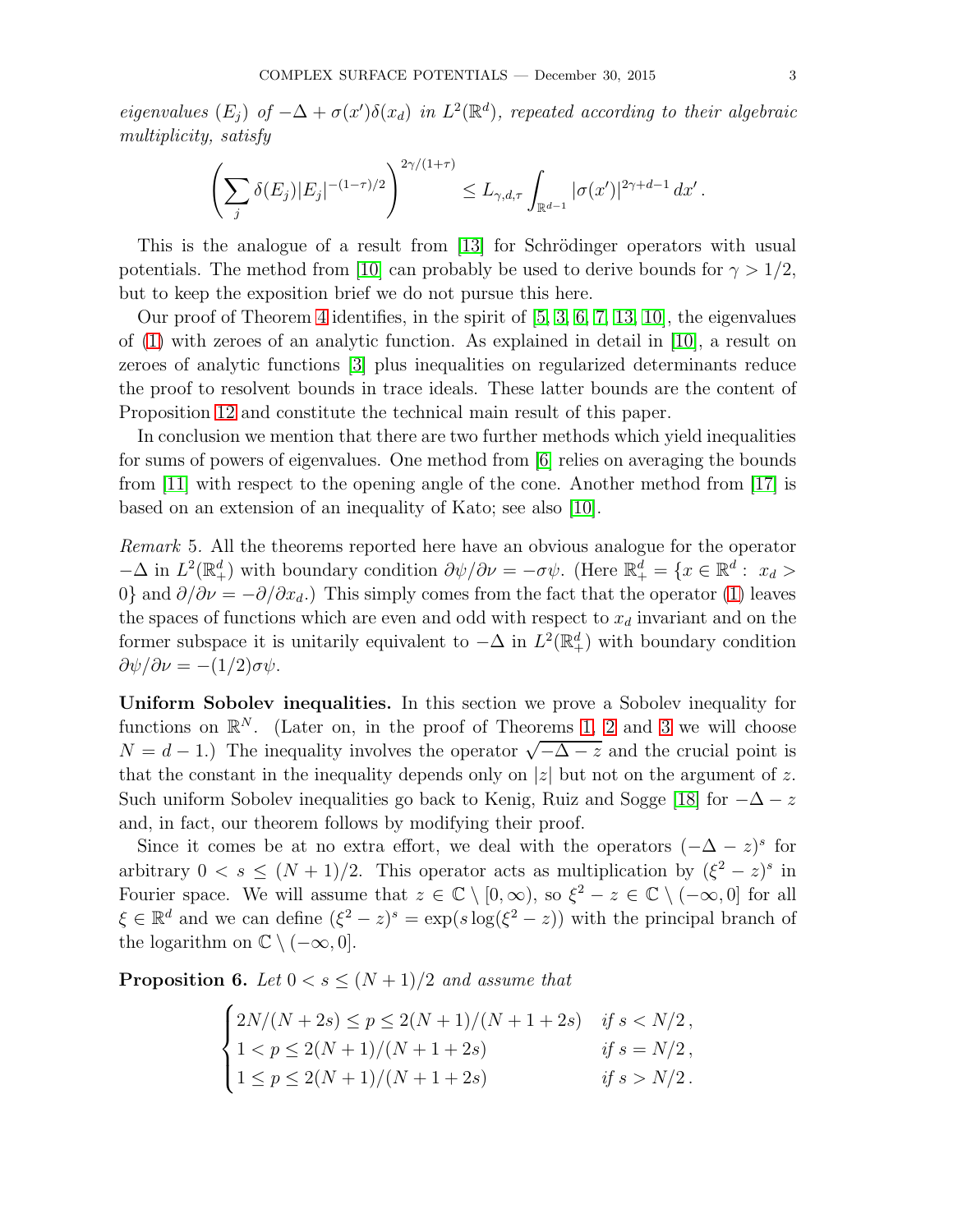Then there is a constant  $C_{N,p,s}$  such that for all  $u \in W^{2s,p}(\mathbb{R}^N)$  and  $z \in \mathbb{C} \setminus [0,\infty)$ ,

<span id="page-3-3"></span>
$$
||u||_{p'} \leq C_{N,p,s} |z|^{-(Np+2ps-2N)/(2p)} ||(-\Delta - z)^s u||_{p} . \tag{4}
$$

Moreover, if  $2(N+1)/(N+1+2s) < p \leq 2$ , there is a constant  $C_{N,p,s}$  such that for all  $u \in W^{2s,p}(\mathbb{R}^N)$  and  $z \in \mathbb{C} \setminus [0,\infty)$ ,

<span id="page-3-0"></span>
$$
||u||_{p'} \leq C_{N,p,s} \,\delta(z)^{-(Np+2ps-2N-2+p)/(2p)} \, |z|^{-(2-p)/(2p)} \, ||(-\Delta - z)^s \, u||_p \,. \tag{5}
$$

We recall that  $\delta(z)$  appearing in [\(5\)](#page-3-0) was defined in [\(3\)](#page-1-4). Moreover,  $p' = p/(p-1)$ .

*Proof.* Let  $\zeta \in \mathbb{C}$  with  $\text{Re}\,\zeta \geq 0$  and consider the operator

$$
T_{\zeta}(z) := e^{\zeta^2} \left( -\Delta - z \right)^{-\zeta} = e^{\zeta^2} e^{-\zeta \log(-\Delta - z)},
$$

which is again defined as a multiplier in Fourier space with the same convention for the branch of the logarithm. Note that this is essentially the family of operators from [\[18,](#page-10-15) Proof of Thm. 2.3] with  $\zeta = -\lambda$ . Clearly, by bounding the multiplier in Fourier space, one finds

<span id="page-3-2"></span>
$$
\|T_{\zeta}(z)\|_{L^2 \to L^2} \le A \quad \text{if } \operatorname{Re}\zeta = 0 \tag{6}
$$

with a constant A depending only on N. Moreover, it is shown in [\[18,](#page-10-15) Proof of Thm. 2.3] that

<span id="page-3-1"></span>
$$
||T_{\zeta}(z)||_{L^{1}\to L^{\infty}} \leq B_{\text{Re}\,\zeta}|z|^{-(2\,\text{Re}\,\zeta-N)/2} \qquad \text{if } N/2 < \text{Re}\,\zeta \leq (N+1)/2 \tag{7}
$$

with a constant  $B_{\text{Re}\zeta}$  depending only on N and Re $\zeta$ . (Strictly speaking, this bound was only shown there with a constant independent of z for  $|z| \geq 1$ , but the stated bound simply follows from this by scaling. Moreover, the assumption  $N \geq 3$  in [\[18\]](#page-10-15) is irrelevant for the proof of [\(7\)](#page-3-1).)

Since  $T_s(z)$  coincides, up to a multiplicative constant, with the inverse of the operator  $(-\Delta - z)^s$ , if  $s > N/2$  and  $p = 1$ , we can choose  $\zeta = s$  in [\(7\)](#page-3-1) and obtain the bound in the proposition.

For  $p > 1$  as in the theorem, with the extra assumption  $p > 2N/(N+2s)$  if  $s < N/2$ , we define  $t := sp/(2 - p)$  and note that  $N/2 < t \leq (N + 1)/2$  and  $t > s$ . Since the operators  $T_{\zeta}(z)$  depend analytically on  $\zeta$ , we can use complex interpolation with the lines Re  $\zeta = 0$  and Re  $\zeta = t$  and obtain

$$
||T_s(z)||_{L^p \to L^{p'}} \le A^{2(p-1)/p} B_{ps/(2-p)}^{(2-p)/p} |z|^{-(Np+2ps-2N)/(2p)}, \tag{8}
$$

which again gives the claimed bounds.

For the first part of the proposition it remains to prove the bound for  $p = 2N/(N +$ 2s) and  $s < N/2$ . Again as in [\[18,](#page-10-15) Proof of Thm. 2.3] we consider

$$
\tilde{T}_{\zeta}(z) := \frac{e^{\zeta^2}}{\Gamma((N-2\zeta)/2)} \left(-\Delta - z\right)^{-\zeta} = \frac{e^{\zeta^2}}{\Gamma((N-2\zeta)/2)} e^{-\zeta \log(-\Delta - z)}.
$$

Bound [\(6\)](#page-3-2) remains valid for  $\tilde{T}_{\zeta}(z)$  and, as shown in [\[18,](#page-10-15) Proof of Thm. 2.3], bound [\(7\)](#page-3-1) holds even for  $\text{Re}\,\zeta = N/2 =: t$ . If  $s < N/2$  one has  $0 < s < t$  and therefore one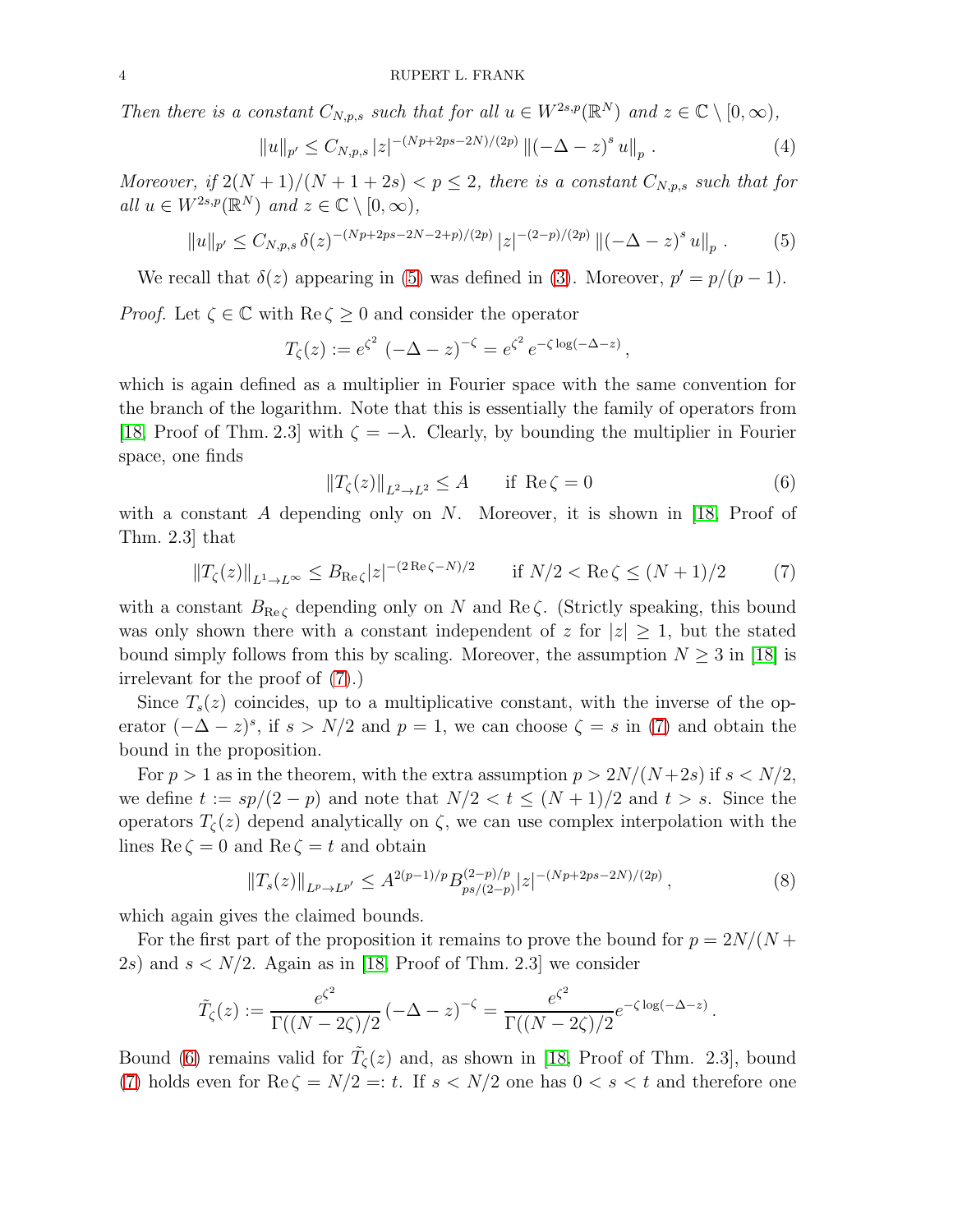can again use complex interpolation to deduce an  $L^{2N/(N+2s)} \to L^{2N/(N-2s)}$  bound for  $\tilde{T}_s(z)$ . This completes the proof of the proposition.

To prove the second part of the proposition we note that

$$
||u||_2 \leq \delta(z)^{-s} ||(-\Delta - z)^s u||_2.
$$

This, together with [\(4\)](#page-3-3) for  $p = 2(N + 1)/(N + 1 + 2s)$ , implies [\(5\)](#page-3-0) by standard (Riesz–Thorin) complex interpolation.

Bound on the Birman–Schwinger operator. Let us give the details of the definition of the operator [\(1\)](#page-0-0) using the method from [\[10,](#page-10-5) Sec. 4].

We consider the operator  $H_0 := -\Delta$  in the Hilbert space  $\mathcal{H} := L^2(\mathbb{R}^d)$  with form domain  $H^1(\mathbb{R}^d)$ . Moreover, let  $\mathcal{G} := L^2(\mathbb{R}^{d-1})$  and consider the operators G and  $G_0$ from  $\mathcal H$  to  $\mathcal G$  with domain  $H^1(\mathbb R^d)$  defined by

$$
(G_0\psi)(x') := \sqrt{\sigma(x')} \psi(x',0) , \qquad (G\psi)(x') := \sqrt{|\sigma(x')|} \psi(x',0) .
$$

(Here we write  $\sqrt{\sigma(x')} = \frac{\sigma(x')}{\sqrt{|\sigma(x')|}}$  if  $\sigma(x') \neq 0$  and  $\sqrt{\sigma(x')} = 0$  otherwise.) We claim that, if  $\sigma \in L^p(\mathbb{R}^{d-1})$  with  $1 < p < \infty$  if  $d = 2$  and  $d - 1 \le p < \infty$  if  $d \ge 3$ , then

$$
G_0(H_0+1)^{-1/2}
$$
 and  $G(H_0+1)^{-1/2}$  are compact.

When  $\sigma$  is bounded and has support in a set of finite measure, this follows from the trace version of Rellich's compactness theorem, see, e.g., [\[2,](#page-10-16) Thm. 6.3]. By the trace version of Sobolev's embedding theorem (see, e.g., [\[2,](#page-10-16) Thm.4.12]) and an argument as in [\[10,](#page-10-5) Lem.4.3] we obtain the assertion in the general case.

Thus, we have verified the assumptions of [\[10,](#page-10-5) Lem. B.1] and we infer that the quadratic form [\(2\)](#page-0-1), which is the same as  $||H_0^{1/2}\psi||^2 + (G\psi, G_0\psi)$ , is closed and sectorial and generates an m-sectorial operator H. Moreover, let  $z \in \mathbb{C} \setminus [0, \infty) = \rho(H_0)$  and define the Birman–Schwinger operator

<span id="page-4-1"></span>
$$
K(z) = G_0 (H_0 - z)^{-1} G^* \quad \text{in } L^2(\mathbb{R}^{d-1}).
$$
 (9)

.

Strictly speaking, since in our case the operators  $G$  and  $G_0$  are not closable, the operator  $K(z)$  is defined as

$$
K(z) = (G_0(H_0 + 1)^{-1/2}) (H_0 + 1)(H_0 - z)^{-1} (G(H_0 + 1)^{-1/2})^*
$$

The following [\[10,](#page-10-5) Lem.B.1] is a version of the Birman–Schwinger principle.

<span id="page-4-0"></span>**Lemma 7.** Let  $z \in \mathbb{C} \setminus [0, \infty)$ , then  $1 + K(z)$  is boundedly invertible if and only if  $z \in \rho(H)$ .

Remark 8. In passing we mention that [\[10,](#page-10-5) Prop.B.2] yields that

$$
[0, \infty) = \{ z \in \mathbb{C} : \text{ ran}(H - z) \text{ is not closed} \}
$$

$$
\cup \{ z \in \mathbb{C} : \dim \ker(H - z) = \text{codim} \operatorname{ran}(H - z) = \infty \}
$$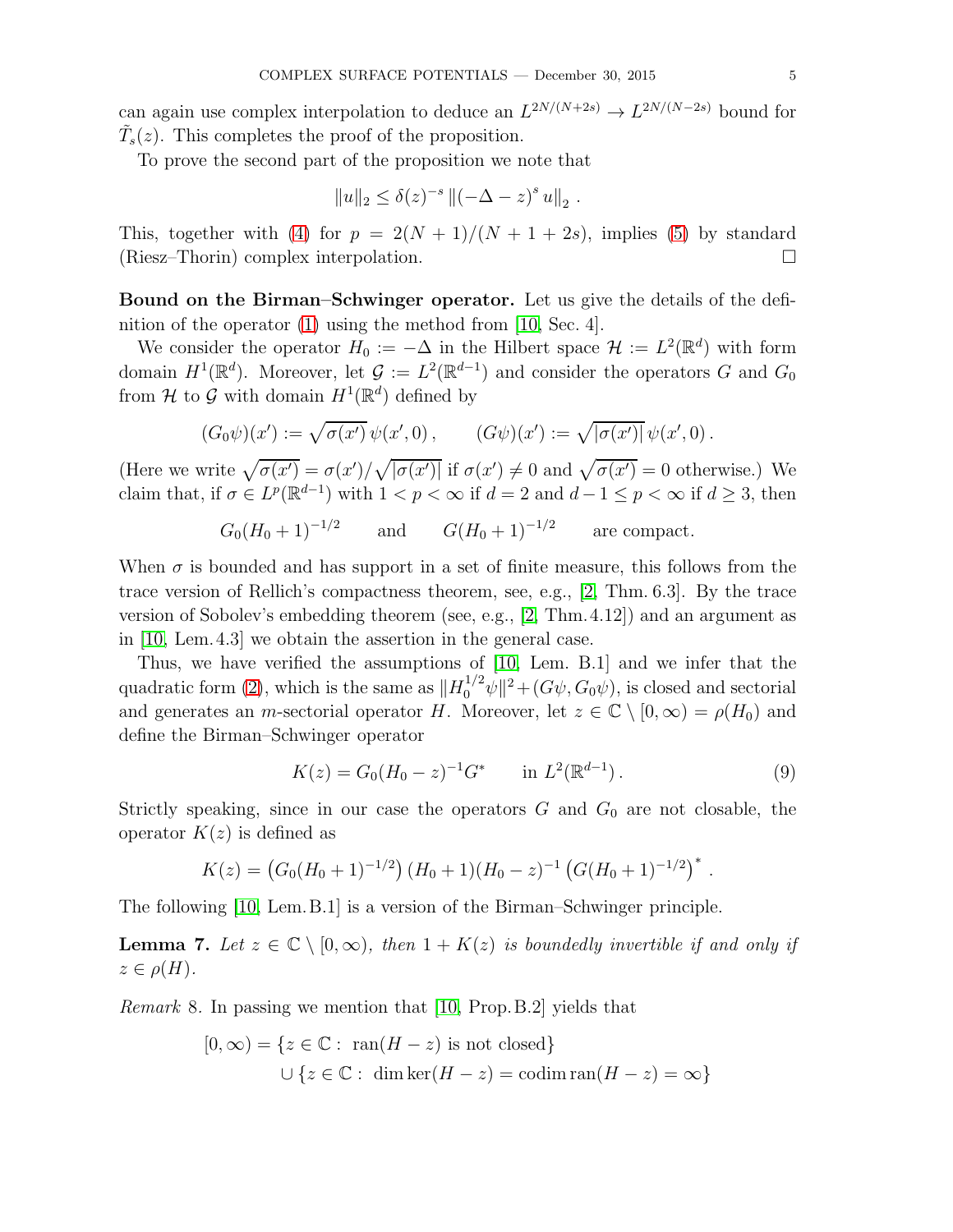and

$$
\sigma(H) \setminus [0, \infty)
$$
  
=  $\{z \in \mathbb{C} : \text{ran}(H - z) \text{ is closed and } 0 < \dim \ker(H - z) = \text{codim} \text{ran}(H - z) < \infty \}.$ 

Moreover, the latter set is at most countable and consists of eigenvalues of finite algebraic multiplicities which are isolated in  $\sigma(H)$ . These facts, however, will not be relevant for the proof of Theorems [1](#page-1-1) and [3.](#page-1-3)

Our next goal is to find a convenient expression for the Birman–Schwinger operator. If we denote by  $\Gamma$  the trace operator which restricts a function on  $\mathbb{R}^d$  to  $\mathbb{R}^{d-1} \times \{0\}$ , then we have

$$
G_0 = \sqrt{\sigma} \Gamma, \qquad G = \sqrt{|\sigma|} \Gamma.
$$

Moreover, let us denote the Laplacian on  $\mathbb{R}^{d-1}$  by  $-\Delta'$ .

<span id="page-5-0"></span>**Lemma 9.** Let  $z \in \mathbb{C} \setminus [0, \infty)$ . Then

$$
\Gamma(-\Delta - z)^{-1} \Gamma^* = \frac{1}{2} \left( -\Delta' - z \right)^{-1/2} .
$$

*Proof.* Since  $(-\Delta - z)^{-1}$  has integral kernel

$$
(2\pi)^{-d} \int_{\mathbb{R}^d} \frac{e^{i\xi \cdot (x-y)}}{\xi^2 - z} d\xi, \qquad x, y \in \mathbb{R}^d,
$$

the operator  $\Gamma(-\Delta - z)^{-1}\Gamma^*$  has integral kernel

$$
(2\pi)^{-d} \int_{\mathbb{R}^{d-1}} \int_{\mathbb{R}} \frac{e^{i\xi'(x'-y')}}{(\xi')^2 + \xi_d^2 - z} d\xi' d\xi_d, \qquad x', y' \in \mathbb{R}^{d-1}.
$$

The integral with respect to  $\xi_d$  can be computed using

$$
\int_{\mathbb{R}} \frac{d\xi_d}{\xi_d^2 + b^2} = \frac{\pi}{b} \quad \text{if } \text{Re } b > 0.
$$

Thus,  $\Gamma(-\Delta - z)^{-1} \Gamma^*$  has integral kernel

$$
\frac{1}{2}(2\pi)^{-d+1} \int_{\mathbb{R}^{d-1}} \frac{e^{i\xi' \cdot (x'-y')}}{\sqrt{(\xi')^2 - z}} d\xi', \qquad x', y' \in \mathbb{R}^{d-1},
$$

with the branch of the square root as described before Theorem [6.](#page-2-0) This coincides with the integral kernel of the operator  $(1/2)(-\Delta' - z)^{-1/2}$ .

Remark 10. One can also show that  $\psi$  is an eigenfunction of [\(1\)](#page-0-0) corresponding to an eigenvalue E iff  $\psi(x) = (\exp(-|x_d|\sqrt{-\Delta'-E})\varphi)(x')$ , where  $\varphi = \Gamma \psi$  satisfies  $(\sqrt{-\Delta' - E} + \sigma/2)\varphi = 0$ . This is closely related to the harmonic extension and the Dirichlet-to-Neumann operator for the Laplacian on  $L^2(\mathbb{R}^d_+)$ ; see also Remark [5.](#page-2-1) This observation was also crucial in [\[14\]](#page-10-17).

Combining Lemma [9](#page-5-0) with Theorem [6](#page-2-0) we obtain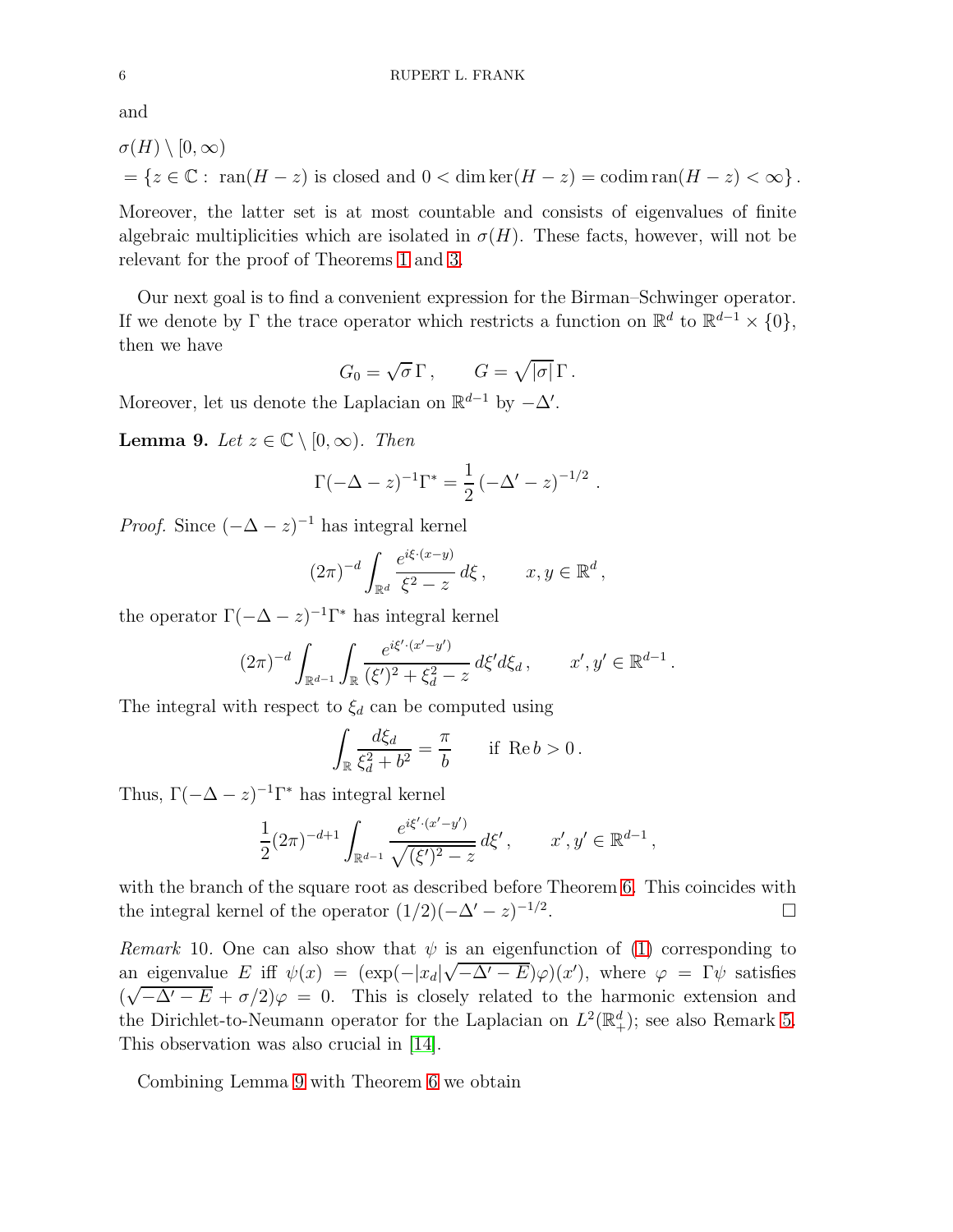<span id="page-6-0"></span>Corollary 11. Let  $0 < \gamma \leq 1/2$  if  $d = 2$  and  $0 \leq \gamma \leq 1/2$  if  $d \geq 3$ . Then there is a constant  $C_{\gamma,d}$  such that for all  $\alpha_1, \alpha_2 \in L^{2(2\gamma+d-1)}(\mathbb{R}^{d-1}),$ 

$$
\left\|\alpha_1\Gamma(-\Delta-z)^{-1}\Gamma^*\alpha_2\right\| \leq C_{\gamma,d}|z|^{-\frac{\gamma}{2\gamma+d-1}}\|\alpha_1\|_{2(2\gamma+d-1)}\|\alpha_2\|_{2(2\gamma+d-1)}.
$$

Moreover, if  $\gamma > 1/2$  there is a constant  $C_{\gamma,d}$  such that for all  $\alpha_1, \alpha_2 \in L^{2(2\gamma+d-1)}(\mathbb{R}^{d-1}),$ 

$$
\left\|\alpha_1\Gamma(-\Delta-z)^{-1}\Gamma^*\alpha_2\right\| \leq C_{\gamma,d}\delta(z)^{-\frac{2\gamma-1}{2(2\gamma+d-1)}}|z|^{-\frac{1}{2(2\gamma+d-1)}}\|\alpha_1\|_{2(2\gamma+d-1)}\|\alpha_2\|_{2(2\gamma+d-1)}.
$$

Proof. According to Lemma [9,](#page-5-0)

$$
\alpha_1 \Gamma(-\Delta - z)^{-1} \Gamma^* \alpha_2 = \frac{1}{2} \alpha_1 \left(-\Delta' - z\right)^{-1/2} \alpha_2,
$$

and, for any  $1 \le p \le \infty$ ,

$$
\left\|\alpha_1\left(-\Delta'-z\right)^{-1/2}\alpha_2\right\| \leq \|\alpha_1\|_{L^{p'}\to L^2}\left\|\left(-\Delta'-z\right)^{-1/2}\right\|_{L^p\to L^{p'}}\|\alpha_2\|_{L^2\to L^p}.
$$

By Hölder's inequality, if  $1 \leq p \leq 2$ ,

$$
\|\alpha_1\|_{L^{p'}\to L^2} = \|\alpha_1\|_{2p/(2-p)} \quad \text{and} \quad \|\alpha_2\|_{L^2\to L^p} = \|\alpha_2\|_{2p/(2-p)}.
$$

We bound the norm of  $(-\Delta' - z)^{-1}$  from  $L^p$  to  $L^{p'}$  by Theorem [6](#page-2-0) with  $N = d - 1$ . Bound [\(4\)](#page-3-3) holds if  $1 < p \leq 4/3$  for  $d = 2$  and if  $2(d-1)/d \leq p \leq 2d/(d+1)$  if  $d \geq 3$ . These conditions correspond precisely to our assumptions on  $\gamma$  in the first part if we pick p such that  $2p/(2-p) = 2(2\gamma+d-1)$ . Similarly, bound [\(5\)](#page-3-0) holds if  $p > 2d/(d+1)$ <br>which corresponds to  $\gamma > 1/2$ . which corresponds to  $\gamma > 1/2$ .

**Proof of Theorems [1,](#page-1-1) [2](#page-1-2) and [3.](#page-1-3)** Let  $E$  be an eigenvalue of the operator [\(1\)](#page-0-0). We begin with the case  $E \in \mathbb{C} \setminus [0, \infty)$ , where we use the argument of [\[1\]](#page-10-1); see also [\[9\]](#page-10-2). Then, by the Birman–Schwinger principle (Lemma [7\)](#page-4-0),  $1 + K(E) = 1 + \sqrt{\sigma} \Gamma(-\Delta - E)^{-1} \Gamma^* \sqrt{|\sigma|}$ is not boundedly invertible and therefore  $||K(E)|| \geq 1$ . Combining this with the upper bound on  $||K(E)||$  in the first part of Corollary [11](#page-6-0) (with  $\alpha_1 = \sqrt{\sigma}$  and  $\alpha_2 = \sqrt{|\sigma|}$ ), we obtain

$$
1\leq C_{\gamma,d} |E|^{-\gamma/(2\gamma+d-1)} \|\sigma\|_{2\gamma+d-1}\,.
$$

This is the claimed bound on  $|E|^{\gamma}$  for  $0 < \gamma \leq 1/2$  $0 < \gamma \leq 1/2$  $0 < \gamma \leq 1/2$  in Theorem 1 and the condition for the absence of eigenvalues for  $\gamma = 0$  in Theorem [3.](#page-1-3) Using the second part of Corollary [11](#page-6-0) instead, we obtain the claimed bound on  $|E|^{1/2}\delta(E)^{(2\gamma-1)/2}$  for  $\gamma > 1/2$ in Theorem [2.](#page-1-2)

Now let  $E \in [0, \infty)$  and denote by  $\psi$  a corresponding eigenfunction. We use an approximation argument similar to [\[15\]](#page-10-3). For  $\varepsilon > 0$  let

$$
\varphi_{\varepsilon} := G_0(-\Delta - E - i\varepsilon)^{-1}(-\Delta - E)\psi,
$$

which is well-defined since  $\psi \in H^1(\mathbb{R}^d)$ . We claim that  $\varphi_{\varepsilon} \to G_0 \psi$  weakly in  $L^2(\mathbb{R}^{d-1})$ as  $\varepsilon \to 0$ . (Note that  $G_0 \psi \in L^2(\mathbb{R}^{d-1})$  is well-defined since  $\psi \in H^1(\mathbb{R}^d)$ .) In fact, by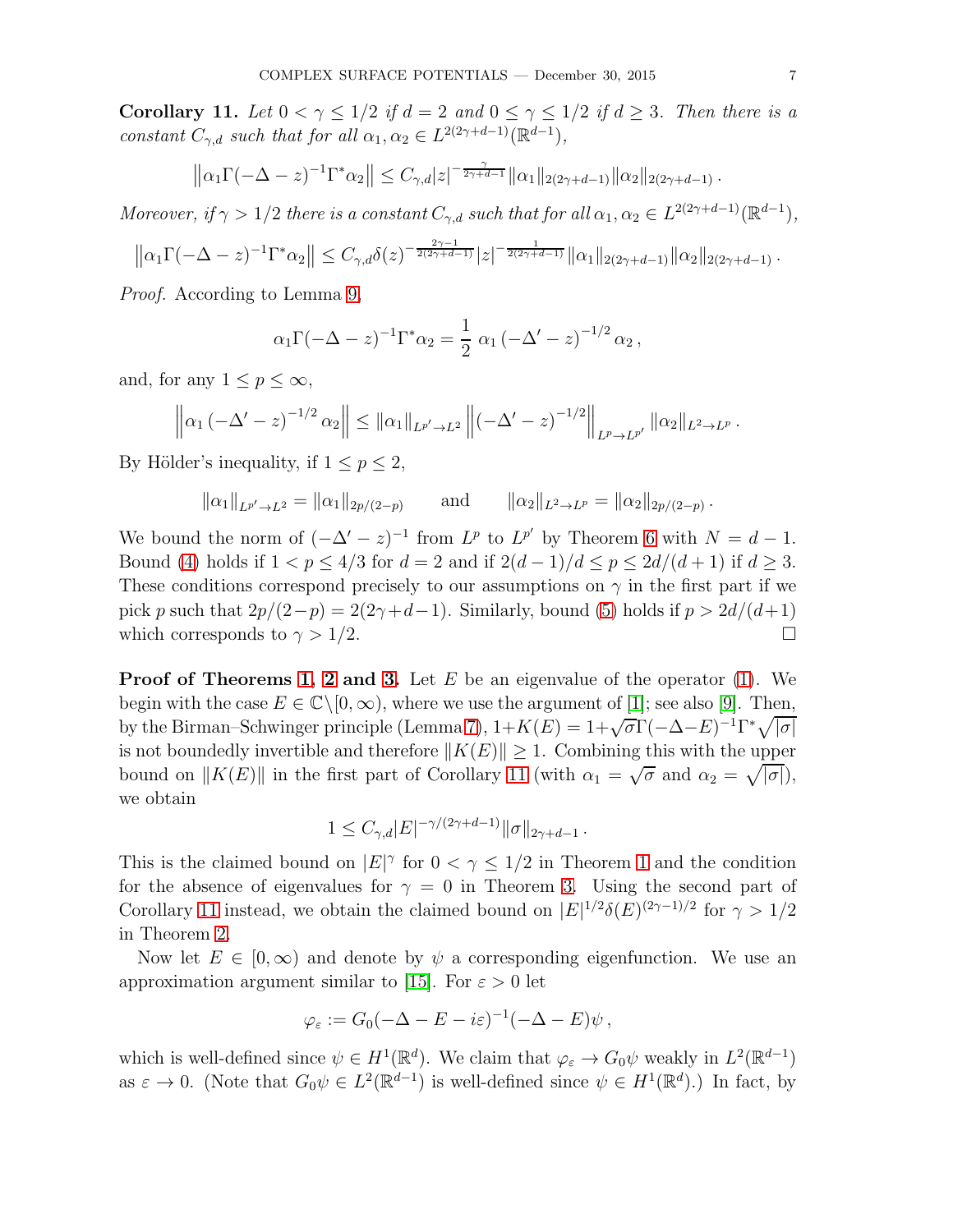dominated convergence in Fourier space we conclude that for any  $f \in L^2(\mathbb{R}^{d-1})$ , as  $\varepsilon \to 0$ ,

$$
(f, \varphi_{\varepsilon}) = \left( \left( G_0(-\Delta + 1)^{-1/2} \right)^* f, \left( -\Delta - E - i\varepsilon \right)^{-1} (-\Delta - E)(-\Delta + 1)^{1/2} \psi \right) \\
 \to \left( \left( G_0(-\Delta + 1)^{-1/2} \right)^* f, \left( -\Delta + 1 \right)^{1/2} \psi \right) = (f, G_0 \psi).
$$

On the other hand, the eigenvalue equation for  $\psi$  gives

$$
\varphi_{\varepsilon} = (G_0(-\Delta - E - i\varepsilon)^{-1} G^*) (G_0 \psi),
$$

and therefore, by Corollary [11,](#page-6-0)

$$
\|\varphi_{\varepsilon}\| \leq C_{\gamma,d} \left( E^2 + \varepsilon^2 \right)^{-\gamma/(2(2\gamma+d-1))} \|\sigma\|_{2\gamma+d-1} \|G_0\psi\|.
$$

By weak semi-continuity of the norm we conclude that

$$
||G_0\psi|| \leq \liminf_{\varepsilon \to 0} ||\varphi_{\varepsilon}|| \leq \liminf_{\varepsilon \to 0} C_{\gamma,d} (E^2 + \varepsilon^2)^{-\gamma/(2(2\gamma + d - 1))} ||\sigma||_{2\gamma + d - 1} ||G_0\psi||.
$$

Since  $G_0\psi \neq 0$  (otherwise  $\psi$  would be an eigenfunction of  $-\Delta$  with eigenvalue E), we finally obtain again

$$
1 \leq C_{\gamma,d} |E|^{-\gamma/(2\gamma + d - 1)} \|\sigma\|_{2\gamma + d - 1},
$$

as claimed.

Uniform Sobolev inequalities in trace ideals. By the argument in the proof of Corollary [11](#page-6-0) we see that the uniform Sobolev inequality from Proposition [6](#page-2-0) is equivalent to a bound of the operator norm of  $\alpha_1(-\Delta-z)^{-s}\alpha_2$  in terms of the  $L^{2p/(2-p)}(\mathbb{R}^N)$ norms of  $\alpha_1$  and  $\alpha_2$  and an inverse power of |z|. In this section we improve this by showing that not only the operator norm, but also a trace ideal norm can be bounded in terms of the same quantities.

<span id="page-7-0"></span>**Proposition 12.** Let  $0 < s < (N + 1)/2$  and assume that

$$
\begin{cases}\n1 \le q \le (N+1)/(2s) & \text{if } N < 2s, \\
1 < q \le (N+1)/(2s) & \text{if } N = 2s, \\
N/(2s) \le q \le (N+1)/(2s) & \text{if } N > 2s.\n\end{cases}
$$

In addition, if  $N = 1$  and  $s \leq 1/2$  assume that  $q < 2$  and, if  $N = 2$  and  $s \leq 1/2$ that  $q > 1/s$ . Then there is a constant  $C_{N,q,s}$  such that for all  $\alpha_1, \alpha_2 \in L^{2q}(\mathbb{R}^N)$  and  $z \in \mathbb{C} \setminus [0, \infty),$ 

$$
\left\|\alpha_1\left(-\Delta-z\right)^{-s}\alpha_2\right\|_r \leq C_{N,q,s}|z|^{-s+N/(2q)}\|\alpha_1\|_{2q}\|\alpha_2\|_{2q}
$$

with  $r = 2$  if  $N = 1$  and

$$
r = \max \{ (N-1)q/(N-qs), 2 \}
$$
 if  $N \ge 2$ .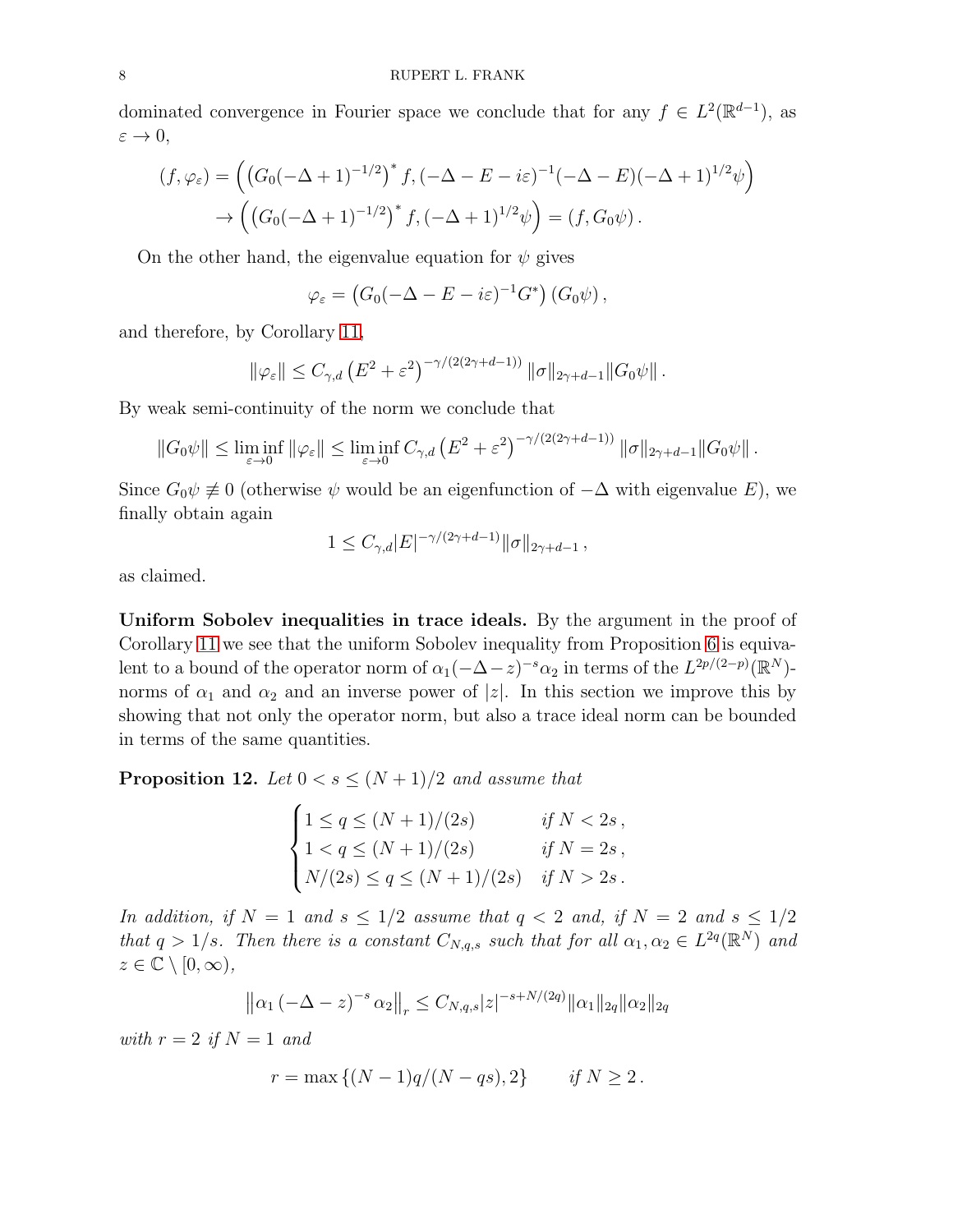For  $s = 1$  and  $q \leq (N + 1)/(2s)$  this proposition appears in [\[13\]](#page-10-9). There it is also shown that the trace ideal index r is smallest possible if  $N \geq 3$  or if  $N = 2$  and  $q \geq 4/3$ . We note that the technique from [\[10\]](#page-10-5) allows one also to obtain inequalities for  $q > (N+1)/(2s)$ .

Proof. We distinguish the following two cases,

(A) 
$$
(N-1)/2 \le s \le (N+1)/2
$$
 and  $q \le 2N/(N-1+2s)$  and  $q < 2$ ,

(B) either 
$$
s < (N-1)/2
$$
  
or  $(N-1)/2 \le s \le (N+1)/2$  and  $q > 2N/(N-1+2s)$ .

Note that case (A) corresponds to  $r = 2$  and case (B) to  $r = (N-1)q/(N-qs)$ .

Case (A). We know that  $(-\Delta - z)^{-s}$  is an integral operator with integral kernel

$$
\int_{\mathbb{R}^N} \frac{e^{i\xi \cdot (x-y)}}{(\xi^2 - z)^s} \frac{d\xi}{(2\pi)^N} = \frac{2^{1-s}}{(2\pi)^{N/2} \Gamma(s)} \left( \frac{\sqrt{-z}}{|x-y|} \right)^{(N-2s)/2} K_{(N-2s)/2}(\sqrt{-z}|x-y|),
$$

where we choose the branch of the square root on  $\mathbb{C} \setminus (-\infty, 0]$  with positive real part; see, e.g., [\[16,](#page-10-18) Section III.2.8]. Bounds on Bessel functions (we give references for more precise bounds when dealing with case (B)) show that the absolute value of this kernel is bounded by

$$
C_{N,\rho,s}|z|^{(N-2s)/2}\left(\sqrt{|z|}|x-y|\right)^{-\rho},
$$

where

$$
\begin{cases}\n0 \le \rho \le (N+1-2s)/2 & \text{if } N/2 < s \le (N+1)/2, \\
0 < \rho \le (N+1-2s)/2 & \text{if } N/2 = s, \\
N-2s \le \rho \le (N+1-2s)/2 & \text{if } (N-1)/2 \le s < N/2.\n\end{cases}
$$

If  $0 \leq 2\rho \leq N$  we can use the Hardy–Littlewood–Sobolev inequality to bound the Hilbert–Schmidt norm and obtain

$$
\left\|\alpha_1(-\Delta-z)^{-s}\alpha_2\right\|_2 \leq C'_{N,\rho,s}|z|^{(N-2s-\rho)/2}\|\alpha_1\|_{2N/(N-\rho)}\|\alpha_2\|_{2N/(N-\rho)}.
$$

Substituting  $q = N/(N - \rho)$ , we see that the assumptions on q in case (A) correspond to the assumptions on  $\rho$  and we obtain the claimed bounds.

Case  $(B)$ . We use complex interpolation similarly as in the proof of Theorem [6.](#page-2-0) Since multiplication by  $\alpha_j/|\alpha_j|$  is a bounded operator, we may assume that  $\alpha_j \geq 0$  for  $j = 1, 2$ . We consider the same family  $T_{\zeta}(z)$  of operators as in the proof of Theorem [6.](#page-2-0) Bound [\(6\)](#page-3-2) implies immediately that

$$
\left\| \alpha_1^{\zeta/s} T_{\zeta}(z) \alpha_2^{\zeta/s} \right\| \le A \quad \text{if } \text{Re}\,\zeta = 0
$$

with a constant  $A$  depending only on  $N$ . On the other hand, the explicit form of the integral kernel of  $T_{\zeta}(z)$  and the bounds in [\[18,](#page-10-15) Proof of Thm. 2.3] (see also [\[4\]](#page-10-19), [\[13\]](#page-10-9)) show that this integral kernel satisfies

$$
|T_{\zeta}(z)(x,y)| \leq B_{\text{Re}\,\zeta}|z|^{(N-1-2\,\text{Re}\,\zeta)/4}|x-y|^{-(N+1-2\,\text{Re}\,\zeta)/2} \qquad \text{if } 0<|\,\text{Re}\,\zeta-N/2| \leq 1/2\,.
$$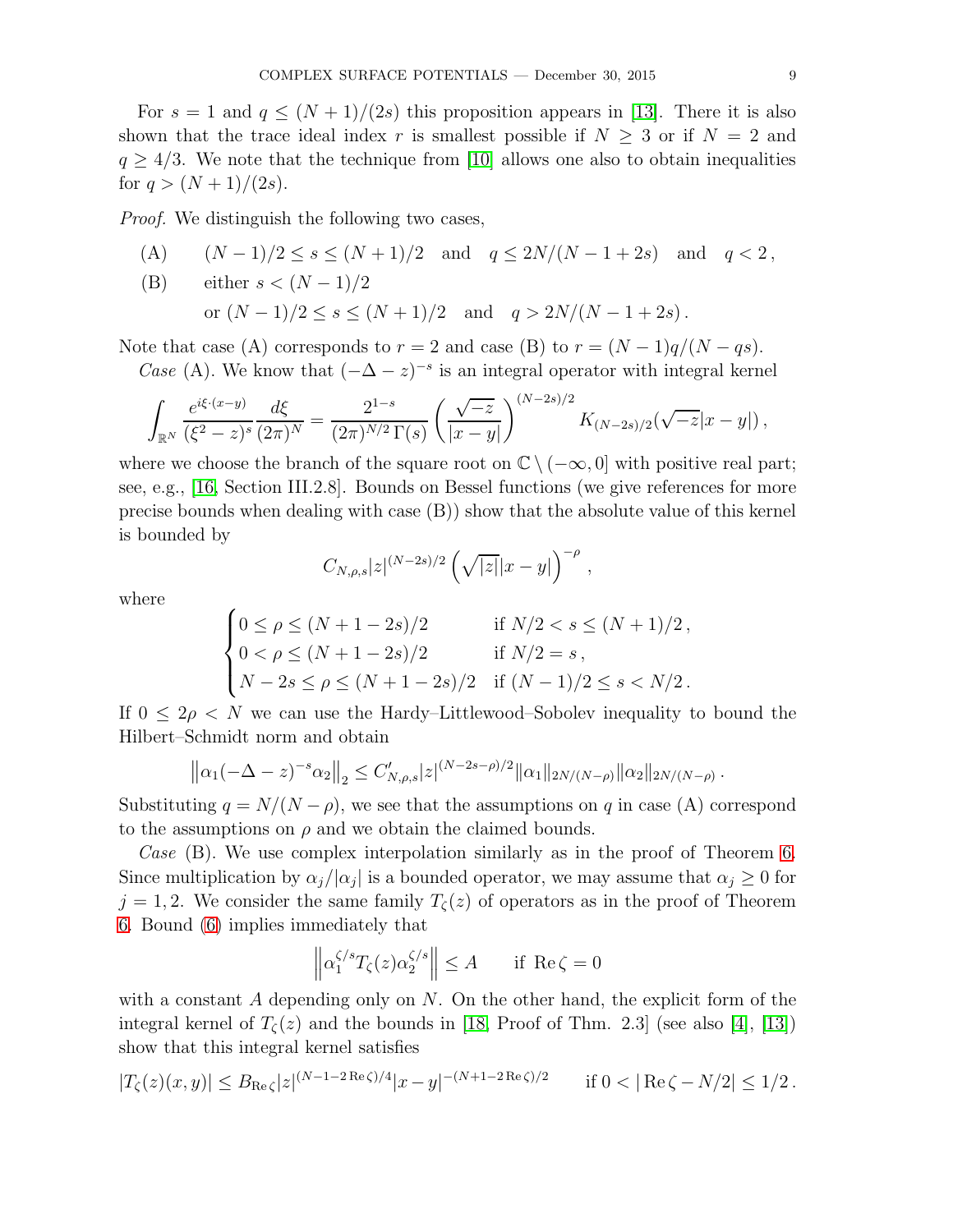Thus, if we assume in addition that  $\text{Re}\,\zeta > 1/2$ , we can bound the Hilbert–Schmidt norm as before by the Hardy–Littlewood–Sobolev inequality and get

$$
\left\|\alpha_1^{\zeta/s}T_{\zeta}(z)\alpha_2^{\zeta/s}\right\|_2 \leq B_{\mathrm{Re}\,\zeta}'|z|^{(N-1-2\,\mathrm{Re}\,\zeta)/4}\|\alpha_1\|_{4N\,\mathrm{Re}\,\zeta/(s(N-1+2\,\mathrm{Re}\,\zeta))}^{\mathrm{Re}\,\zeta/s}\|\alpha_2\|_{4N\,\mathrm{Re}\,\zeta/(s(N-1+2\,\mathrm{Re}\,\zeta))}^{\mathrm{Re}\,\zeta/s}.
$$

We choose  $t > s$  with  $0 < |t - N/2| \leq 1/2$  and  $t > 1/2$  and use complex interpolation with the lines  $\text{Re}\,\zeta=0$  and  $\text{Re}\,\zeta=t$  to get

$$
\left\|\alpha_1 T_s(z)\alpha_2\right\|_{2t/s} \leq A^{(t-s)/t} \left(B_t'\right)^{s/t} |z|^{s(N-1-2t)/(4t)} \|\alpha_1\|_{4Nt/(s(N-1+2t))} \|\alpha_2\|_{4Nt/(s(N-1+2t))}.
$$

Substituting  $t = (N-1)qs/(2(N-qs))$ , we see that the assumptions on q in case (B), plus the assumption  $q \neq N^2/(2(2N-1))$ , correspond to the assumptions on t.

Finally, let  $q = N^2/((2N-1)s)$ . In this case we use the same family  $\tilde{T}_{\zeta}(z)$  of operators as in the proof of Theorem [6](#page-2-0) and note that

$$
\left| \tilde{T}_{\zeta}(z)(x,y) \right| \leq \tilde{B}_{N/2} |z|^{-1/4} |x-y|^{-1/2}
$$
 if Re  $\zeta = N/2$ .

As before, we can use the Hardy–Littlewood–Sobolev inequality to bound the Hilbert– Schmidt norm of  $\alpha_1^{\zeta/s}T_{\zeta}(z)\alpha_2^{\zeta/s}$  $S_2^{S}$  for Re  $\zeta = N/2$ , and then we can deduce the claimed bound by complex interpolation. This proves the claimed bound in case  $(B)$ .  $\Box$ 

Combining this proposition with Lemma [9](#page-5-0) we get

<span id="page-9-0"></span>Corollary 13. Let  $0 < \gamma < 1/2$  if  $d = 2$ ,  $0 < \gamma \le 1/2$  if  $d = 3$  and  $0 \le \gamma \le 1/2$  if  $d \geq 4$ . Then there is a constant  $C_{\gamma,d}$  such that for all  $\alpha_1, \alpha_2 \in L^{2(2\gamma+d-1)}(\mathbb{R}^{d-1}),$ 

$$
\left\|\alpha_1\Gamma(-\Delta-z)^{-1}\Gamma^*\alpha_2\right\|_r \leq C_{\gamma,d}|z|^{-\gamma/(2\gamma+d-1)}\|\alpha_1\|_{2(2\gamma+d-1)}\|\alpha_2\|_{2(2\gamma+d-1)}.
$$

where  $r = 2$  if  $d = 2$  and  $r = 2(d-2)(2\gamma + d - 1)/(d - 1 - 2\gamma)$  if  $d \geq 3$ .

Proof of Theorem [4.](#page-1-0) According to [\[10,](#page-10-5) Prop. 4.1] (which generalizes a result in [\[21\]](#page-10-20)) the eigenvalues  $(E_j)$  of  $-\Delta + \sigma(x')\delta(x_d)$  in  $L^2(\mathbb{R}^d)$  coincide with the eigenvalues  $(E_j)$ of finite type of the analytic family  $1+K$  in  $\mathbb{C}\setminus[0,\infty)$ , repeated according to algebraic multiplicity. Here K denotes the Birman–Schwinger operator from  $(9)$ . Corollary [13](#page-9-0) combined with [\[10,](#page-10-5) Thm.3.1] (which is essentially from [\[13\]](#page-10-9) and relies on [\[3\]](#page-10-11)) yields

$$
\sum_{j} \delta(z_j) |z_j|^{-\frac{1}{2} \left(1 - \left(\frac{2\gamma r}{2\gamma + d - 1} - 1 + \varepsilon\right)_{+}\right)} \le C_{\gamma, d, \varepsilon} \|\sigma\|_{2\gamma + d - 1}^{(2\gamma + d - 1) \left(1 + \left(\frac{2\gamma r}{2\gamma + d - 1} - 1 + \varepsilon\right)_{+}\right)/(2\gamma)}
$$

for any  $\varepsilon > 0$  with  $r = 2$  if  $d = 2$  and  $r = 2(d-2)(2\gamma + d - 1)/(d - 1 - 2\gamma)$  if  $d \ge 3$ . Setting  $\tau = \left(\frac{2\gamma r}{2\gamma + d - 1} - 1 + \varepsilon\right)$ , we obtain the inequality in the theorem.

Acknowledgement. Support through NSF grant DMS-1363432 is acknowledged.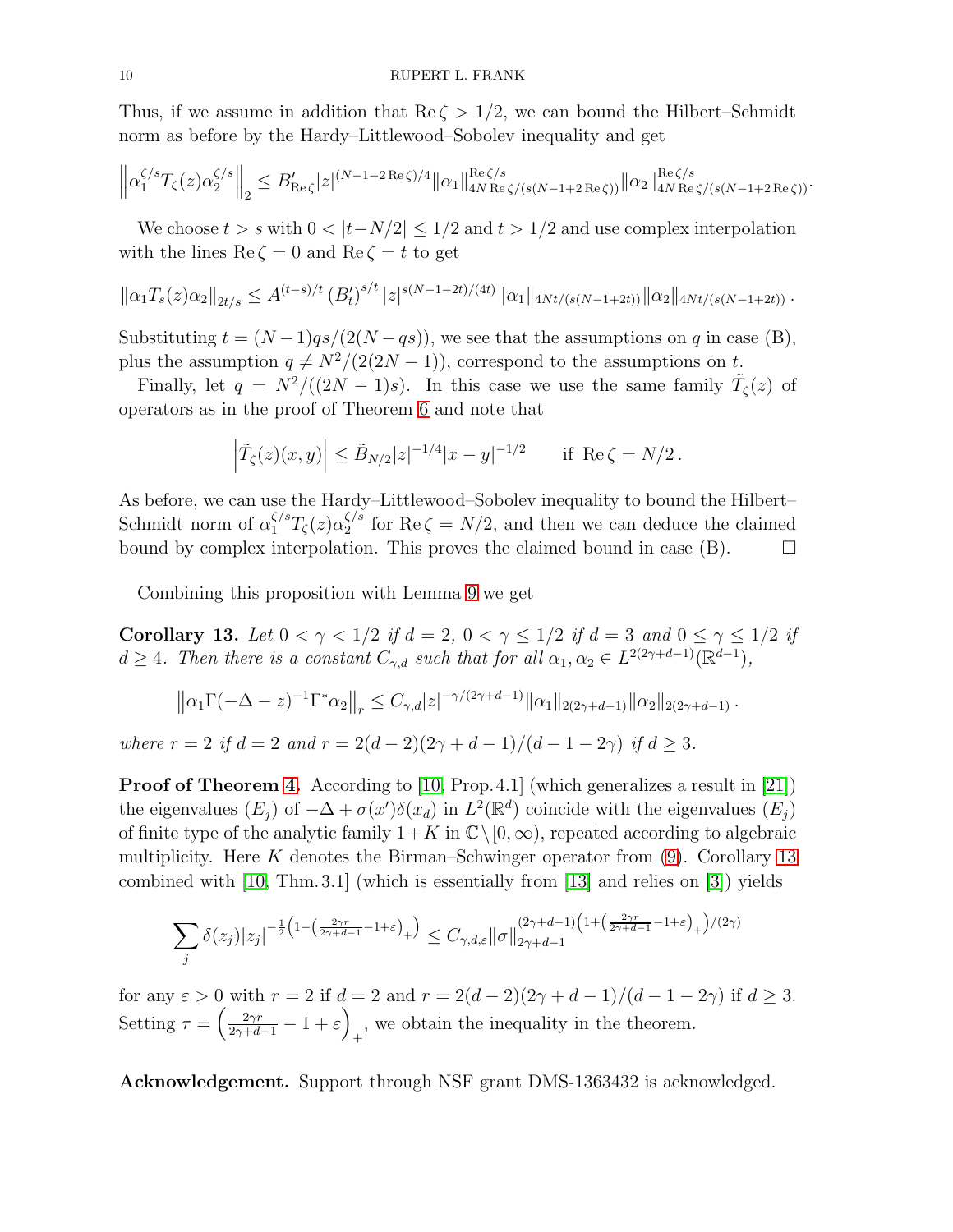## **REFERENCES**

- <span id="page-10-16"></span><span id="page-10-1"></span>[1] A. A. Abramov, A. Aslanyan, E. B. Davies, Bounds on complex eigenvalues and resonances. J. Phys. A 34 (2001), 57–72.
- <span id="page-10-11"></span>[2] R. A. Adams, J. J. F. Fournier, Sobolev spaces. Second edition. Pure and Applied Mathematics 140, Academic Press, Amsterdam, 2003.
- <span id="page-10-19"></span>[3] A. Borichev, L. Golinskii, S. Kupin, A Blaschke-type condition and its application to complex Jacobi matrices. Bull. London Math. Soc. 41 (2009), 117–123.
- <span id="page-10-10"></span>[4] S. Chanillo, E. Sawyer, Unique continuation for  $\Delta + v$  and the C. Fefferman-Phong class. Trans. Amer. Math. Soc. 318 (1990), no. 1, 275–300.
- [5] M. Demuth, G. Katriel, Eigenvalue inequalities in terms of Schatten norm bounds on differences of semigroups, and application to Schrödinger operators. Ann. Henri Poincaré  $9$  (2008), no. 4, 817–834.
- <span id="page-10-13"></span><span id="page-10-12"></span>[6] M. Demuth, M. Hansmann, G. Katriel, On the discrete spectrum of non-selfadjoint operators. J. Funct. Anal. 257 (2009), no. 9, 2742–2759.
- [7] M. Demuth, M. Hansmann, G. Katriel, Eigenvalues of non-selfadjoint operators: A comparison of two approaches, in: Mathematical Physics, Spectral Theory and Stochastic Analysis, Springer, 2013, 107–163.
- <span id="page-10-4"></span><span id="page-10-2"></span>[8] P. Exner, Leaky quantum graphs: a review. In: Analysis on graphs and its applications, 523–564, Proc. Sympos. Pure Math., 77, Amer. Math. Soc., Providence, RI, 2008.
- <span id="page-10-5"></span>[9] R. L. Frank, Eigenvalue bounds for Schrödinger operators with complex potentials. Bull. Lond. Math. Soc. 43 (2011), no. 4, 745–750.
- <span id="page-10-7"></span>[10] R. L. Frank, *Eigenvalue bounds for Schrödinger operators with complex potentials. III.* Preprint (2015),<http://arxiv.org/pdf/1510.03411v1.pdf>
- [11] R. L. Frank, A. Laptev, Spectral inequalities for Schrödinger operators with surface potentials. In: Spectral theory of differential operators, 91–102, Amer. Math. Soc. Transl. Ser. 2, 225, Amer. Math. Soc., Providence, RI, 2008.
- <span id="page-10-9"></span><span id="page-10-8"></span>[12] R. L. Frank, A. Laptev, E. H. Lieb, R. Seiringer, Lieb-Thirring inequalities for Schrödinger operators with complex-valued potentials. Lett. Math. Phys. 77 (2006), no. 3, 309–316.
- <span id="page-10-17"></span>[13] R. L. Frank, J. Sabin, Restriction theorems for orthonormal functions, Strichartz inequalities and uniform Sobolev estimates. Amer. J. Math., to appear.
- [14] R. L. Frank, R. G. Shterenberg, On the scattering theory of the Laplacian with a periodic boundary condition. II. Additional channels of scattering. Doc. Math. 9 (2004), 57–77.
- <span id="page-10-18"></span><span id="page-10-3"></span>[15] R. L. Frank, B. Simon, *Eigenvalue bounds for Schrödinger operators with complex potentials.* III. J. Spectr. Theory, to appear.
- [16] I. M. Gel'fand, G. E. Shilov, Generalized functions. Vol. 1. Properties and operations. Academic Press [Harcourt Brace Jovanovich, Publishers], New York-London, 1964 [1977].
- <span id="page-10-14"></span>[17] M. Hansmann, An eigenvalue estimate and its application to non-self-adjoint Jacobi and Schrödinger operators. Lett. Math. Phys.  $98$  (2011), no. 1, 79–95.
- <span id="page-10-15"></span>[18] C. E. Kenig, A. Ruiz, C. D. Sogge, Uniform Sobolev inequalities and unique continuation for second order constant coefficient differential operators. Duke Math. J. 55 (1987), no. 2, 329–347.
- <span id="page-10-0"></span>[19] A. Laptev, O. Safronov, Eigenvalue estimates for Schrödinger operators with complex potentials. Comm. Math. Phys. 292 (2009), 29–54.
- <span id="page-10-6"></span>[20] E. H. Lieb, W. Thirring, Inequalities for the moments of the eigenvalues of the Schrödinger Hamiltonian and their relation to Sobolev inequalities. Studies in Mathematical Physics. Princeton University Press, Princeton (1976), pp. 269–303.
- <span id="page-10-20"></span>[21] Y. Latushkin, A. Sukhtayev, The algebraic multiplicity of eigenvalues and the Evans function revisited. Math. Model. Nat. Phenom. 5 (2010), no. 4, 269–292.